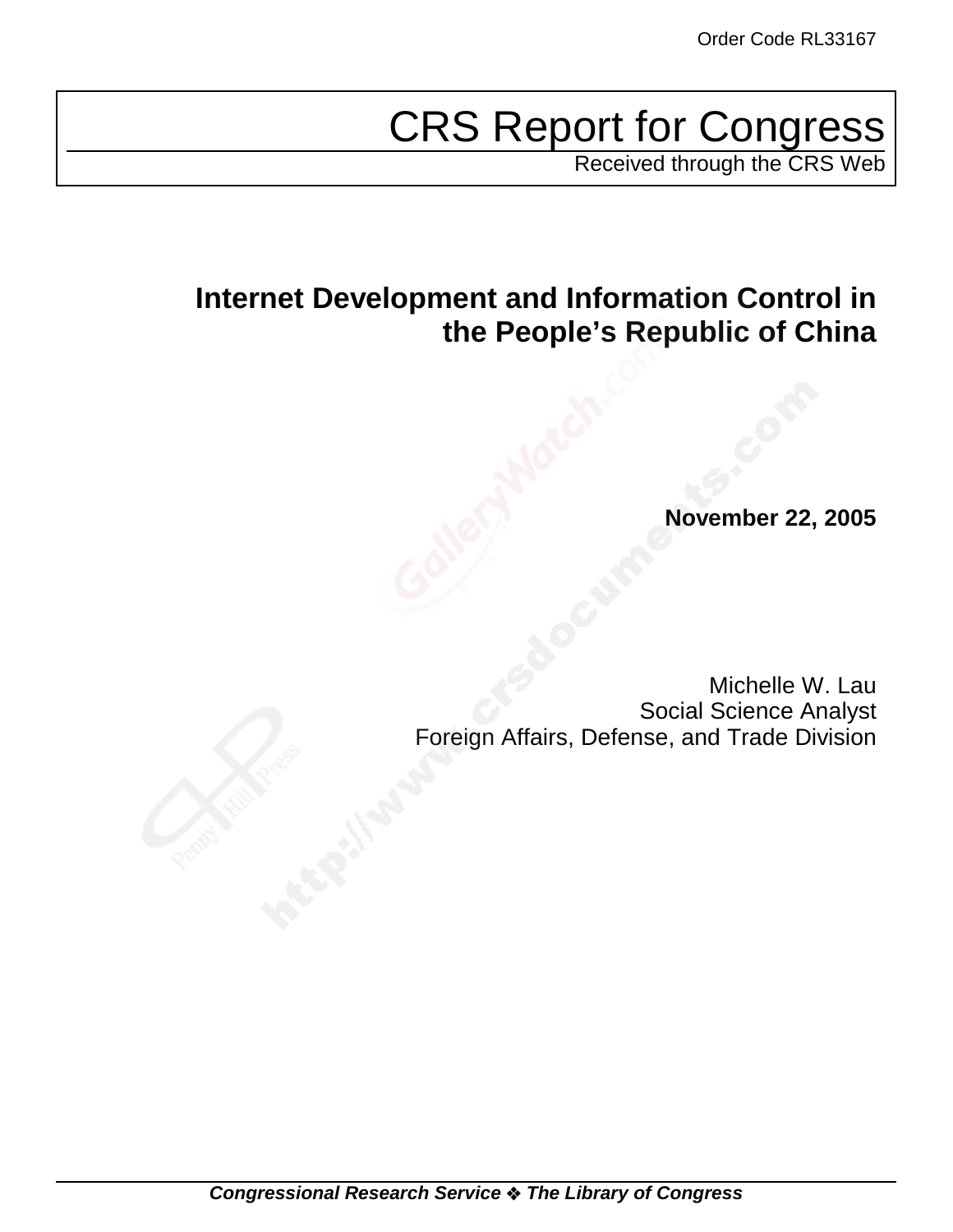# Internet Development and Information Control in the People's Republic of China

### **Summary**

Since its founding in 1949, the People's Republic of China (PRC) has often been accused of manipulating the flow of information and prohibiting the dissemination of viewpoints that criticize the government or stray from the official Communist party view. The introduction of Internet technology in the mid-1990's presented a challenge to government control over news sources, and by extension, over public opinion. While the Internet has developed rapidly and increased the daily convenience of many Chinese citizens, freedom of expression online, as in the media, is still significantly stifled.

Empirical studies have found that China has one of the most sophisticated content-filtering Internet regimes in the world. The Chinese government employs increasingly sophisticated methods to limit content online, including a combination of legal regulation, surveillance, and punishment to promote self-censorship, as well as technical controls. U.S. government efforts to defeat Internet "jamming," include funding through the Broadcasting Board of Governors to provide counter-censorship software to Chinese Internet users to access Radio Free Asia (RFA) and Voice of America (VOA) sites available to Chinese users. There is considerable debate, however, on whether developing and implementing counter-censorship software is the most effective U.S. strategy to combat information control on the Internet in China.

Since China's market-oriented reforms in 1979, the United States and China have had increasingly strong economic ties. Many U.S. observers, including government officials, believe that Internet growth and economic openness will bring about greater freedom of expression and political openness in China. However, contrary to facilitating freedom, some private U.S. companies have been charged with aiding or complying with Chinese Internet censorship. Private U.S. companies that provide Internet hardware, such as routers, as well as those that provide Internet services such as web-log (blog) hosting or search portals, have been accused of ignoring international standards for freedom of expression when pursuing business opportunities in the PRC market.

In the 108<sup>th</sup> Congress, the provisions of the "Global Internet Freedom Act" (H.R. 48) were subsumed into the Foreign Relations Authorization Act of 2004-05 (H.R. 1950) and passed by the House on July 16, 2003. Christopher Cox reintroduced the bill (H.R. 2219) to the  $109<sup>th</sup>$  Congress in May 2005. If passed, the act would authorize \$50,000,000 for FY2006 and FY2007 to develop and implement a global Internet freedom policy. The act would also establish an office within the International Broadcasting Bureau with the sole mission of countering Internet jamming by repressive governments.

This report will not be updated.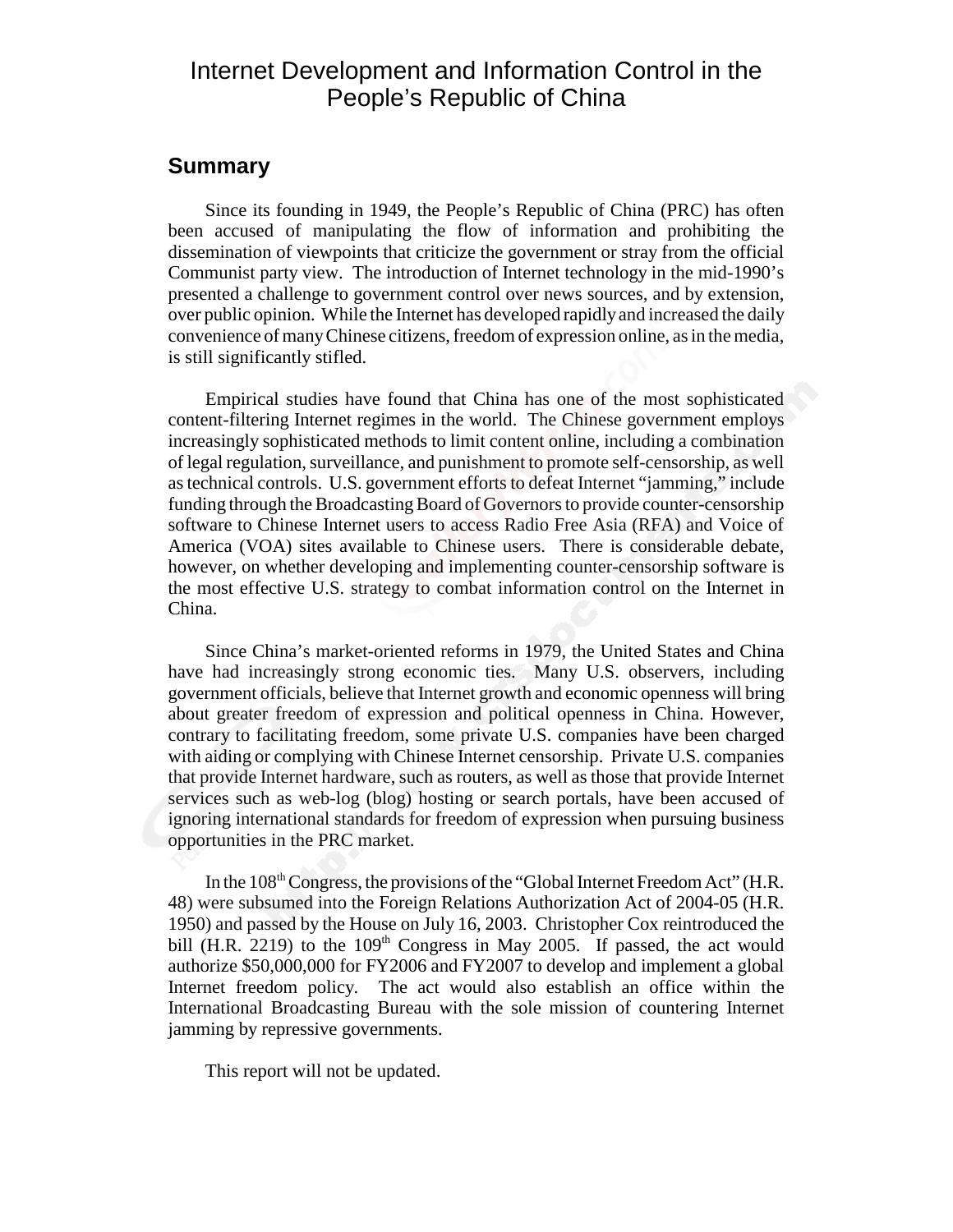# **Contents**

| U.S. Private Sector Involvement in PRC Internet Censorship 7               |
|----------------------------------------------------------------------------|
| U.S. Government Efforts to Promote Unrestricted Internet Access in China 9 |
|                                                                            |

# **List of Tables**

| Table 1. International Broadcasting Bureau Funding for Counter-Censorship |  |
|---------------------------------------------------------------------------|--|
|                                                                           |  |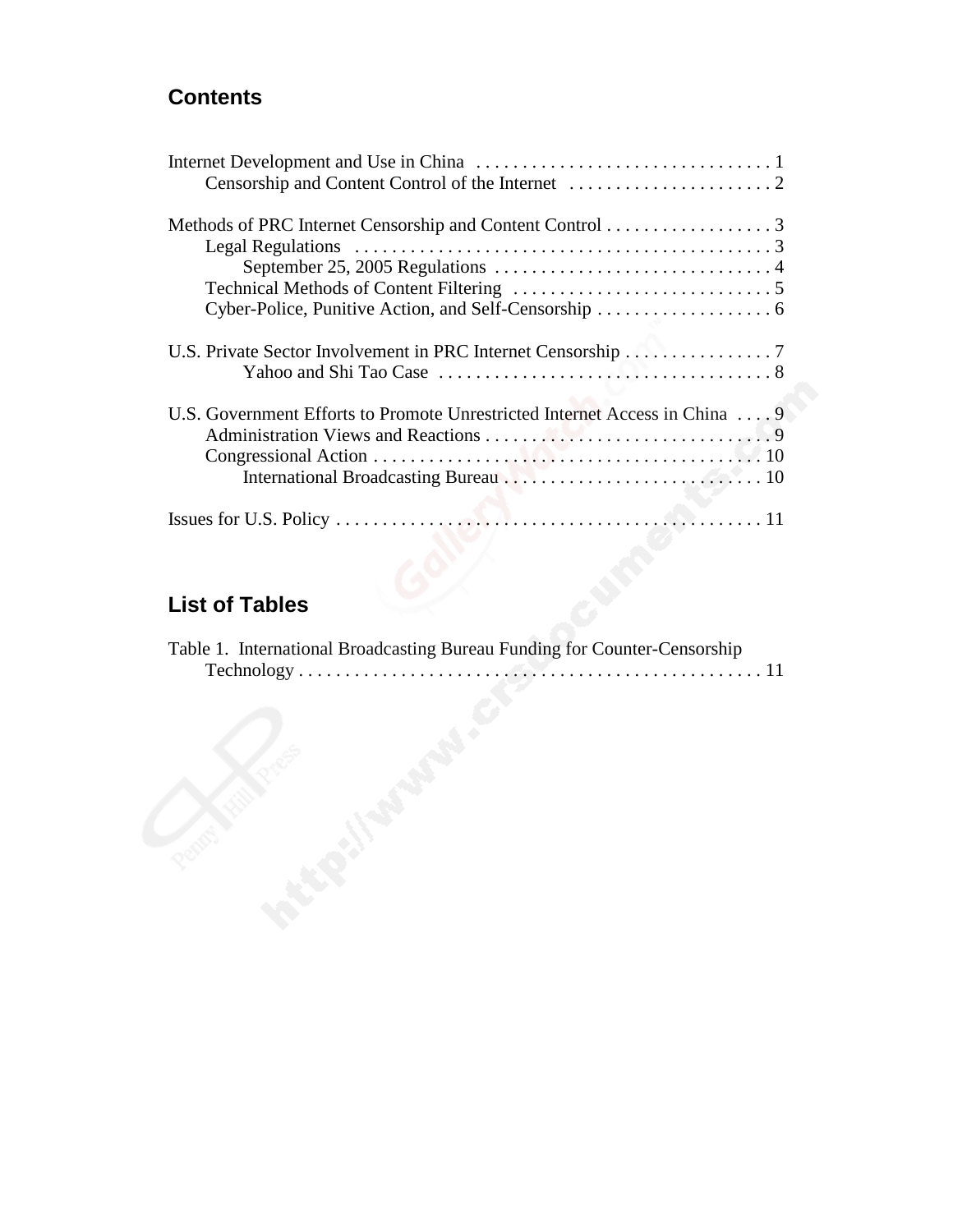# Internet Development and Information Control in China (PRC)

The government of the People's Republic of China (PRC) places strict limitations on its domestic and foreign news media. Information that is considered "politically sensitive" or that conveys organized dissent and criticism of the Communist Party is not tolerated.<sup>1</sup> As a result, information or objective reporting on subjects such as China's human rights record, Tibetan independence, Falun Gong, Taiwan, or the 1989 Tiananmen crackdown, among other topics, are largely absent in China. Journalists have allegedly been harassed, sometimes with violence, and jailed for reporting content that is undesirable or that implicate government officials in corruption. In addition to reporting that is critical of the government, PRC leadership actively suppresses coverage of events that it considers a threat to social stability. State coverups of the early spread of AIDS, the Severe Acute Respiratory Syndrome (SARS) outbreak in April 2003, and fatal industrial disasters are notable examples of issues that have been censored in the Chinese media.<sup>2</sup>

### **Internet Development and Use in China**

 In the early stages of its development, the Internet presented a challenge to Chinese government control over information flows and public opinion. In pursuit of economic growth and modernization, however, the government actively promoted Internet development. Because it is subject to PRC censorship, yet continues to spread news across national borders, the Internet has played a role in bringing international attention to issues forbidden in China, including PRC censorship itself.

Since the country's first connection in 1993, the Internet has experienced exponential growth in China.<sup>3</sup> According to a government sponsored report, the number of Chinese Internet users (not including Hong Kong, Macau, or Taiwan) reached 103 million by July 2005. The official report also finds that over half of the users have broadband access (51%), are educated (55% had completed at least

<sup>&</sup>lt;sup>1</sup> OpenNet Initiative, "Internet Filtering in China in 2004-2005: A Country Study," April 2005, [http://www.opennetinitiative.net/studies/china/].

<sup>2</sup> He Qinglian, "Media Control in China," November 4, 2004, *China Rights Forum*, [http://www.hrichina.org/public/contents/8991].

<sup>3</sup> Shanthi Kalathil and Taylor C. Boas, "Wired for Modernization in China" in *Open Networks Closed Regimes*, 13 (Washington DC: Carnegie Endowment, 2003). For an overview of the earlier development of China's Internet industry, see CRS Report RL30636, *China's Internet Industry*, by Thomas Lum.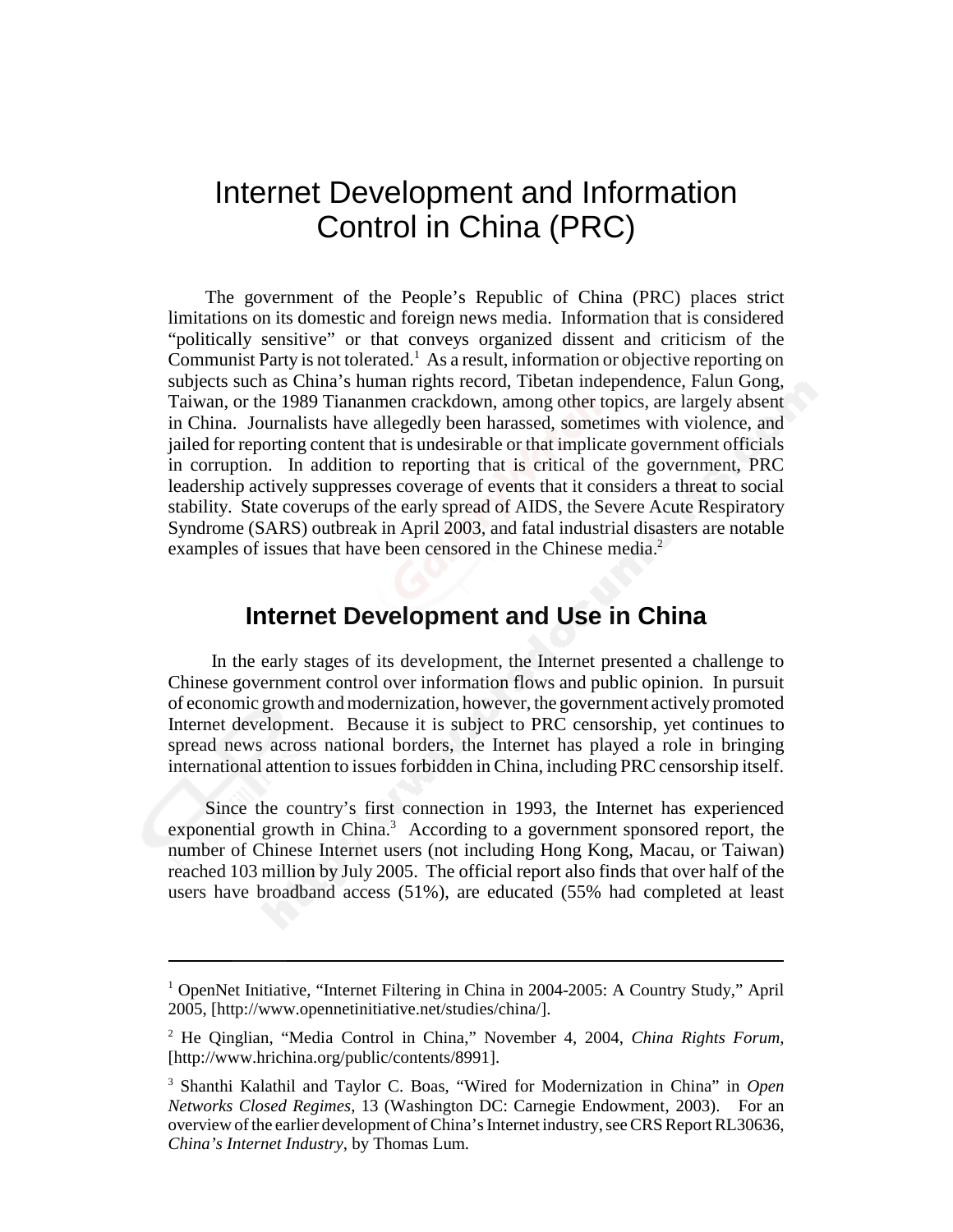college), male (60%), or young (71% were under age 30).<sup>4</sup> Another study estimates that there are currently up to 134 million Chinese Internet users, approximately a fivefold increase from 23 million in 2001.<sup>5</sup> Although 103 million or 134 million would account for only 8% or 10% of China's population, respectively, Internet usage is expected to rise as China continues to promote Internet development and enjoy rapid economic growth.

As in the United States, the Internet has already transformed the daily lives of many people in China. Chinese citizens are able to use the Internet to communicate with others, find entertainment, engage in commercial activities, and obtain permissible information.<sup>6</sup> Chinese studies have found that the majority of Internet users in China use the Internet for entertainment purposes.<sup>7</sup> Notwithstanding, the PRC government strictly controls news and political content online, which has drawn the attention and criticism of many analysts and U.S. policymakers.

#### **Censorship and Content Control of the Internet**

During the early days of the Internet in China, some observers hoped that greater access to information brought about by this new technology would also encourage political expression and democracy in China. Although there has been a documented expansion in the scope of permissible private speech in recent years, the Chinese government has also intensified efforts to monitor and control use of the Internet and wireless technologies (e.g. cellular phones).<sup>8</sup>

An often cited empirical study by the OpenNet Initiative (a collaboration between Harvard Law School, University of Toronto Citizen Lab, and Cambridge Security Program) found that China has the most sophisticated content-filtering Internet regime in the world.<sup>9</sup> Compared to similar efforts in other countries, the Chinese government effectively filters content by employing multiple methods of regulation and technical controls. The PRC-sponsored news agency, Xinhua, stated that censorship targets "superstitious, pornographic, violence-related, gambling and

8 U.S. Department of State, Bureau of Democracy, Human Rights, and Labor, *Country Reports on Human Rights Practices, 2004 — China* (February 2005).

<sup>&</sup>lt;sup>4</sup> China Internet Network Information Center (CNNIC), 16<sup>th</sup> Statistical Survey Report on the *Internet Development in China*, July 2005. Latest data can be found at [http://www.cnnic.net.cn].

<sup>&</sup>lt;sup>5</sup> "Net User Tally in China Nears 134 million," South China Morning Post, February 4, 2005, at [http://www.asiamedia.ucla.edu/article.asp?parentid=20477]. Kalathil and Boas, op. cit., 23.

<sup>6</sup> "China: News agency reports on role of internet in people's lives," *Xinhua News Agency*, October 7, 2005, accessed via BBC Monitoring Media.

<sup>7</sup> Guo Liang, *Surveying Internet Usage and Impact in Twelve Chinese Cities* (Beijing: Research Center for on Social Development, Chinese Academy of Social Sciences, 2005).

<sup>&</sup>lt;sup>9</sup> OpenNet Initiative, op. cit., 3.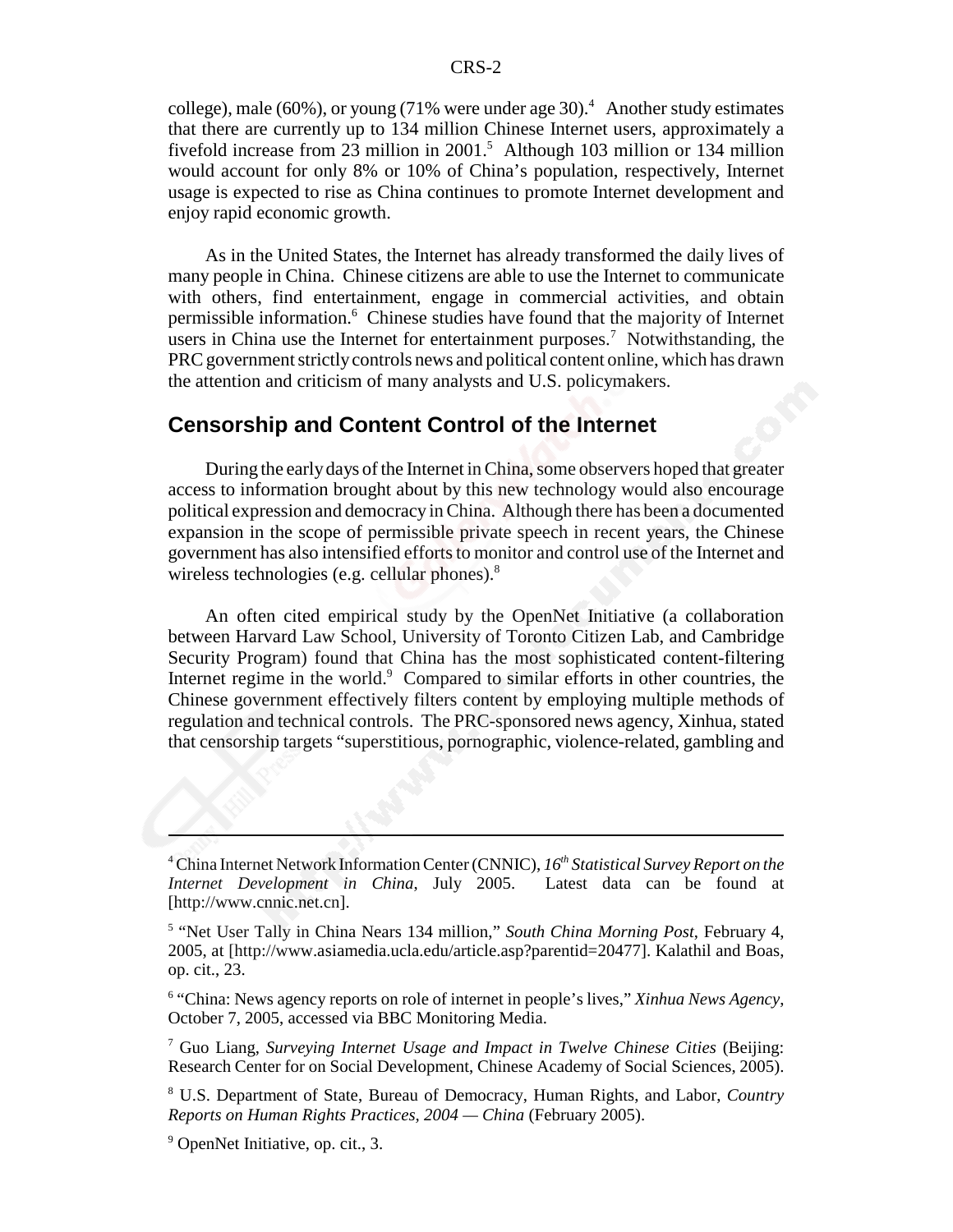other harmful information."10 However, many observers are concerned about the pervasive filtering of any content that the Communist Party of China views as politically objectionable. Informational websites, including that of the BBC, Voice of America, and the public encyclopedia, Wikipedia, have been blocked in China.<sup>11</sup>

In addition to censorship of news reports that may present the government in a negative light, the Internet is used to channel and influence public opinion, especially in support of nationalistic sentiments. *The People's Daily*, a state-sponsored newspaper, has an online bulletin board called the "Strong Nation Forum," intended for discussion on how to make China a stronger nation. The forum hosted angry anti-Japanese postings in April 2005, during a political fallout between China and Japan concerning Japan's alleged re-writing of wartime atrocities in its history textbooks.<sup>12</sup>

Earlier that year, however, when users visited the forum to mourn the death of former Communist Party General Secretary Zhao Ziyang, moderators promptly removed messages of condolence. Zhao, stripped of his government position for sympathizing with Tiananmen student protesters in 1989, had been held under strict house arrest until his death, which received only muted attention in the national media. Some observers interpret this as reflecting government sensitivity to calls for the rehabilitation of those condemned during the protests.<sup>13</sup> crsphpgw

## **Methods of PRC Internet Censorship and Content Control**

In order to suppress politically sensitive or undesirable content online, the PRC has adopted two main strategies. First, the Chinese government employs a complex system of regulations, surveillance, and punitive action to promote self-censorship among the public. Second, the government uses technology and human monitors to physically filter unwanted content.

#### **Legal Regulations**

Since the commercialization of the Internet in 1995, the PRC government has issued extensive regulations regarding Internet usage. Because these regulations often overlap, are regularly updated, and are created and carried out by multiple government agencies, the legal infrastructure regarding Internet usage in China is extraordinarily complex. At least 12 different government agencies are involved in

<sup>10</sup> Chen Siwu and Yu Hong, "China Holds Forum on 'Cleaning' Internet," *Xinhua News Agency*, October 17, 2005 ( BBC Monitoring Asia Pacific).

<sup>&</sup>lt;sup>11</sup> "China Blocks Access to Internet Encyclopedia," *Kyodo News*, October 26, 2005, Open Net Initiative, op. cit.

<sup>12 &</sup>quot;China, Japan Eye Textbook Tension," *BBC World Monitoring*. April 11, 2005.

<sup>13 &</sup>quot;Muted Goodbye to Chinese Reformer," *BBC News*, January 29, 2005.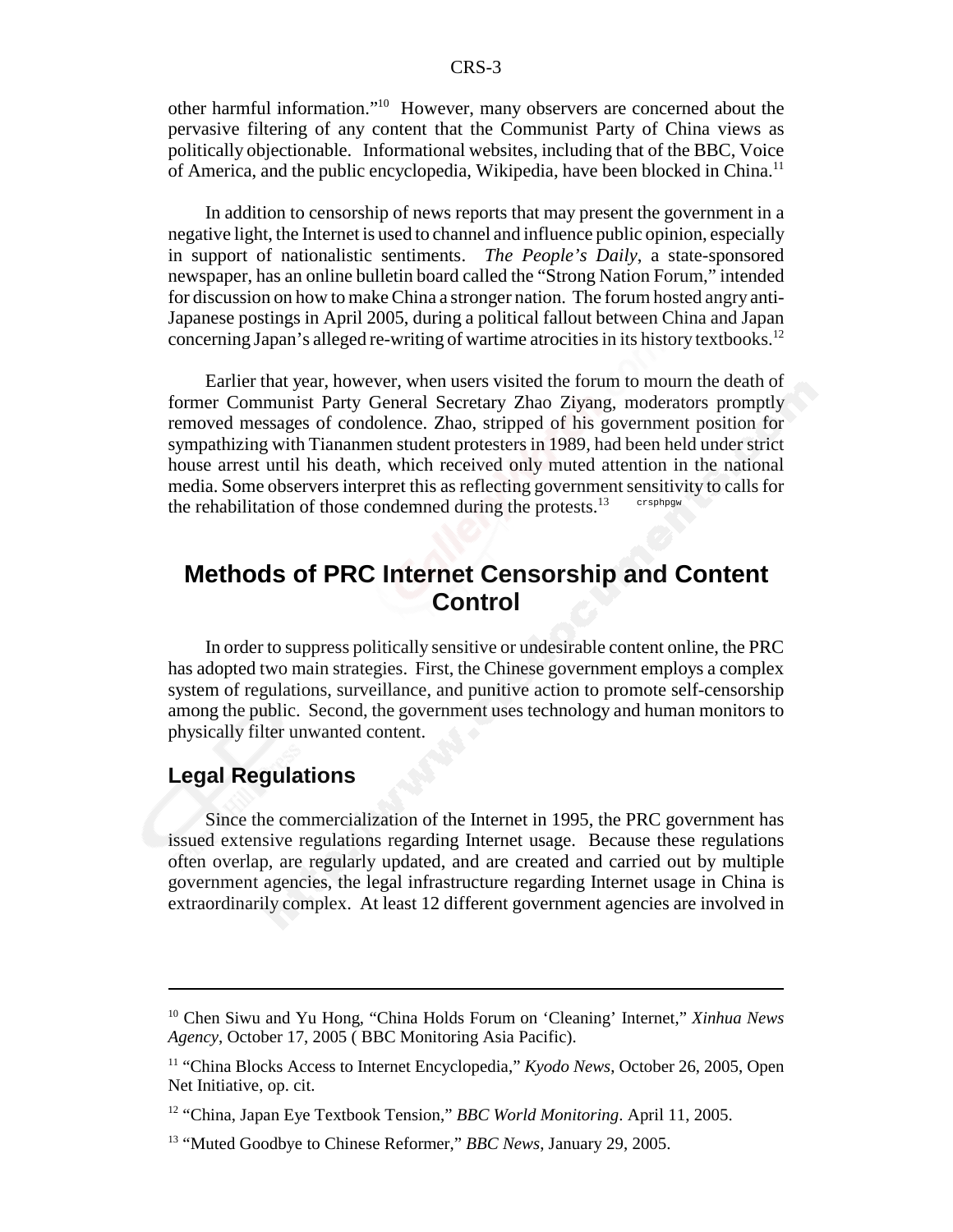Internet regulation, which are directed at Internet service and content providers, cyber-café operators, and Internet users themselves.<sup>14</sup>

Internet service providers (ISPs) must obtain an operating license from the Ministry of Information Industry (MII) and record each customer's account number, phone number, IP address, sites visited, and time spent online. Internet content providers (ICPs) that publish information, operate electronic bulletin boards, or engage in journalism must record all content made available and the date it was issued. For both service and content providers, these records must be maintained for 60 days and surrendered to relevant government agencies upon request.15 After obtaining permission to open an Internet café, café operators are required to install software that blocks pornographic and "subversive" content, keep detailed logs linking users to the pages they visited and record visits to any blocked pages, and report these to the Public Security Bureau.<sup>16</sup> As with ISPs and ICPs, cafes must retain this information for 60 days. PRC authorities reportedly closed 47,000 unlicensed Internet cafes in 2004 while installing monitoring software in others.<sup>17</sup>

In addition to regulations directed at Internet service and content providers, this complex legal infrastructure is also extended to Internet users themselves. The Ministry of Public Security took initial steps to control Internet use in 1997 when it issued comprehensive regulations governing internet use. Selected portions of three key sections, Articles 4-6, are presented here:

Individuals are prohibited from using the Internet to: harm national security; disclose state secrets; or injure the interests of the state or society [4]. Users are prohibited from using the Internet to create, replicate, retrieve, or transmit information that incites resistance to the PRC Constitution, laws, or administrative regulations; promotes the overthrow of the government or socialist system; undermines national unification; distorts the truth, spreads rumors, or destroys social order; or provides sexually suggestive material or encourages gambling, violence, or murder [ 5]. Users are prohibited from engaging in activities that harm the security of computer information networks and from using networks or changing network resources without prior approval [6].<sup>18</sup>

**September 25, 2005 Regulations.** On July 1, 2005, Chinese authorities shut down thousands of websites that had not registered with the government. Following this stringent measure, in September 2005, the PRC State Council and the MII announced new rules regarding the administration of the Internet. These new rules formalized interim provisions enacted in 2000, which established general

 $14$  OpenNet Intiative, op. cit., 8. For complete list of these agencies, see Appendix 2.

<sup>15</sup> *Measure for the Administration of Internet Information Services*, September 25, 2000, translation available at [http://www.cecc.gov/pages/virtualAcad/exp/explaws.php].

<sup>&</sup>lt;sup>16</sup> OpenNet Intiative, op. cit., 11.

<sup>17 &</sup>quot;China Closes 47,000 Internet Cafes in 2004," *Xinhua News Agency*, March 1, 2005 (BBC Monitoring Asia Pacific).

<sup>18</sup> *Computer Information Network and Internet Security, Protection and Management Regulations*, translation and summary in OpenNet Initiative, op. cit.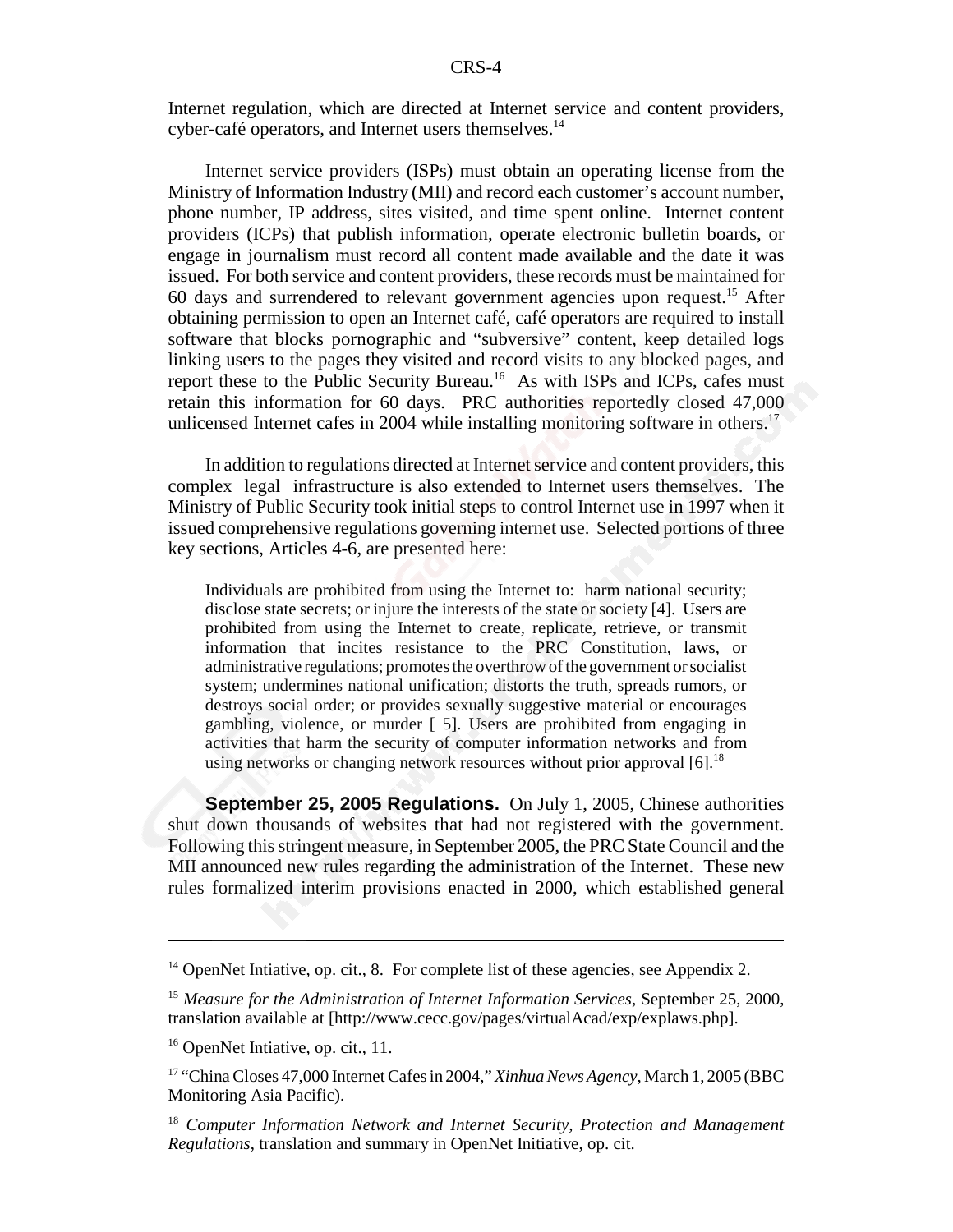Internet content regulations and a mandatory system of licensing and registration for those engaged in "Internet information services."19

In addition to combining and clarifying earlier provisions, the new rules both tighten control over online news services and define them more broadly. They stipulate that private individuals or groups must register as "news organizations" before they can operate websites or e-mail distribution lists that spread news or commentary. Because a news organization is required to employ experienced staff, have registered premises, capital, and a transparent system of operation whereby writings can be attributed, approval will likely be difficult for many individuals and private groups.<sup>20</sup> Websites and popular Internet portals such as Sina.com or Sohu.com must publish only news items, without commentary, even though commentary is often a staple of Web-logs, or "blogs."21 According to the PRC news agency, Xinhua, electronic bulletin board systems (BBS) and cell-phone text messages that contain news content are also subject to these regulations.<sup>22</sup> In addition, two new stipulations indicate increased Communist government concerns about civil unrest. The first bans Internet news services from inciting illegal assemblies, marches and demonstrations; the other prohibits activity on behalf of illegal civil groups. $^{23}$ 

The complex legal infrastructure governing Internet usage in China also includes punitive measures for those who violate the regulations. Under the September 2005 rules, websites that distribute news without government authorization are under the threat of closure and fines of up to 30,000 yuan  $(US$3,700).<sup>24</sup>$  Similar penalties and fees exist for website operators who fail to register with the government, and, in serious cases, their network access would be terminated.

#### **Technical Methods of Content Filtering**

China censors the Internet through website blocking and key word filtering, primarily at the router level. Routers are devices through which packets of data are directed until they reach their final destination. In China, routers are programmed to channel Uniform Resource Locators (URLs) through proxy servers, which look for politically sensitive words such as "falun" (as in "www.faluninfo.net" of the banned

<sup>19</sup> *Rules on the Administration of Internet News Information Services*, translation available at [http://www.cecc.gov/pages/virtualAcad/index.phpd?showsingle=24396].

<sup>20 &</sup>quot;China Internet: Government Tightens Controls Again," *Economist Intelligence Unit*, October 12, 2005.

<sup>21</sup> Joseph Kahn, "China Tightens its Restrictions for News Media on the Internet," *New York Times*, September 26, 2005.

<sup>&</sup>lt;sup>22</sup> "China Tightens Supervision over Online News Services," *China Daily*, September 26, 2005.

<sup>23</sup> Anick Jesdanun, "China Targets Tech-savvy Protesters," *Contra Costa Times*, October 2, 2005.

<sup>24 &</sup>quot;China Internet: Cracking down as China Opens up" *Economist Intelligence Unit*, October 4, 2005.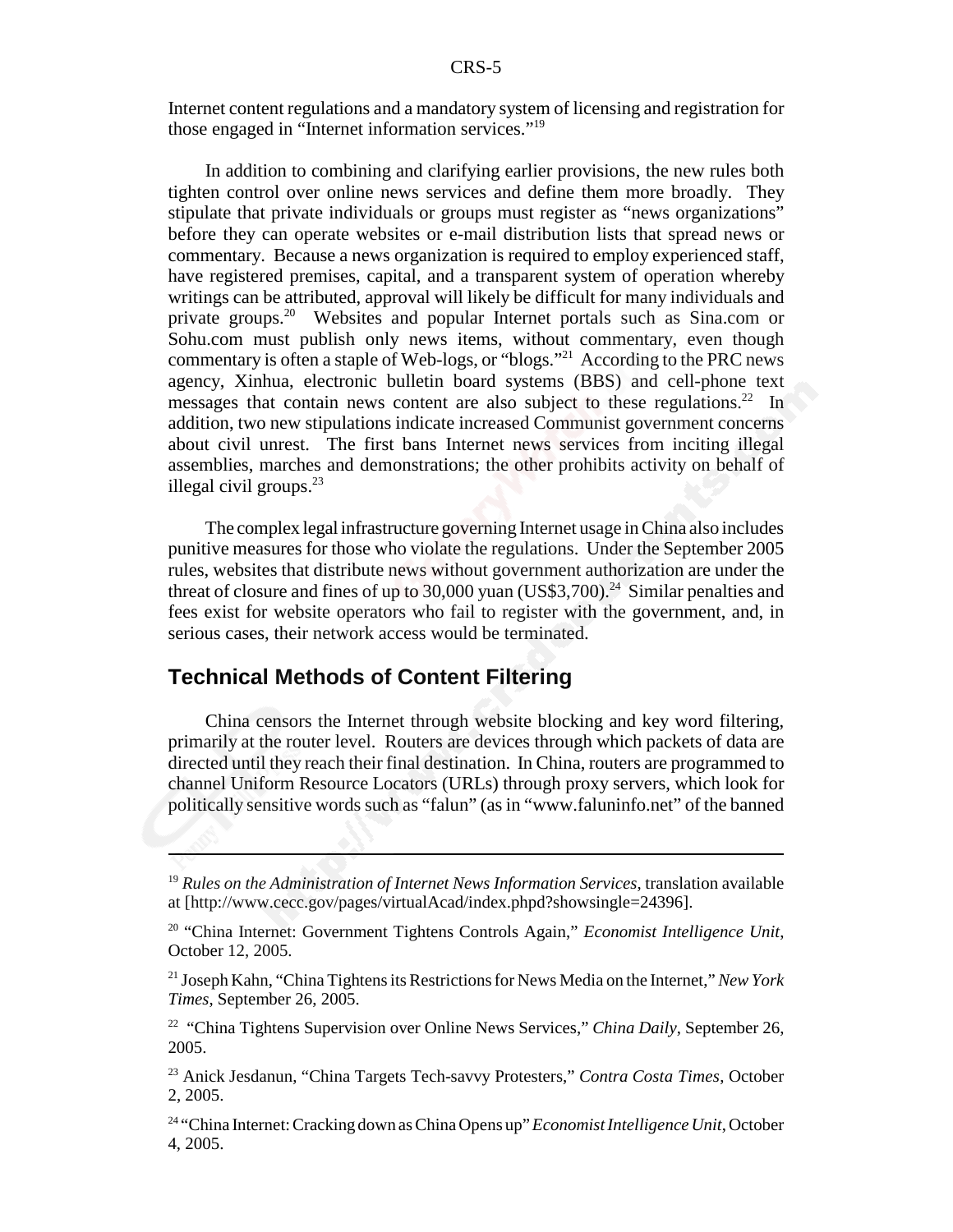Falun Gong spiritual movement), and send back an error message (e.g., "file not found") to the Internet user who requested the page. Internet search results are similarly blocked. For example, although the phrase "Taiwan independence," may not be part of a website URL, entering this phrase into a search engine would result in a URL followed by those words (i.e., www.google.com/search?Taiwan+ Independence), which would trigger the router to filter and block the search results.<sup>25</sup> The OpenNet Initiative found that China tolerates occasional over-blocking as the price of preventing access to prohibited sites.<sup>26</sup>

#### **Cyber-Police, Punitive Action, and Self-Censorship**

For those websites that bypass automated filtering, China's Ministry of Public Security (MPS) reportedly employs 30,000 human monitors, or "cyber-police," to monitor Internet content.<sup>27</sup> This cyber-police force, established in 2000, operates as a division within the police departments of 700 cities and provinces in China. Along with investigating online crimes, such as spreading viruses, pornography, or attempting financial fraud, the cyber-police monitor websites and e-mail content and remove objectionable or subversive material.<sup>28</sup>

In addition to an established Internet police force, the Chinese government solicits help from citizens themselves to monitor Internet content. In July 2004, the MPS established a network of online reporting centers accompanied by a rewards component that encourages citizens to report "illegal" or "harmful" information.29 Xinhua News Agency disclosed that by October 2004, 50 citizens were rewarded 500-2,000 yuan (\$62-\$247) for reporting pornography and 18 citizens were rewarded 3,000 to 10,000 yuan (\$370-\$1,235) for reporting illegal online gambling. Although Xinhua did not disclose statistics for citizens who reported "subversive" political content, the guidelines on the cyber-police website state that citizen vigilance should not be limited to reporting pornography, but should extend to online political activities as well.<sup>30</sup>

As of May 2004, Reporters without Borders, an international press freedom group, stated that 61 PRC citizens had been arrested and detained for posting

<sup>&</sup>lt;sup>25</sup> Testimony of Kenneth Berman, Director of Information Technology, International Broadcasting Bureau, before the U.S.-China Economic and Security Review Commission, April 14, 2005.

<sup>&</sup>lt;sup>26</sup> OpenNet Intiative, op. cit., 51.

<sup>27</sup> U.S. Department of State, Bureau of Democracy, Human Rights, and Labor, *op. cit.*; Traci E. Carpenter, "Great Firewall," *MSNBC.com*, July 21, 2005.

<sup>&</sup>lt;sup>28</sup> Testimony of Xiao Qiang, Director of China Internet Project, UC Berkeley, before the U.S.-China Economic and Security Review Commission, April 14, 2004; and Steven Cherry, "The Net Effect," *Spectrum*, June 2005.

<sup>&</sup>lt;sup>29</sup> Foreign Broadcasting Information Service (FBIS), "Analysis: PRC Solicits Citizen Help in Controlling Internet Content," August 19, 2005.

<sup>30 [</sup>http://cyberpolice.cn].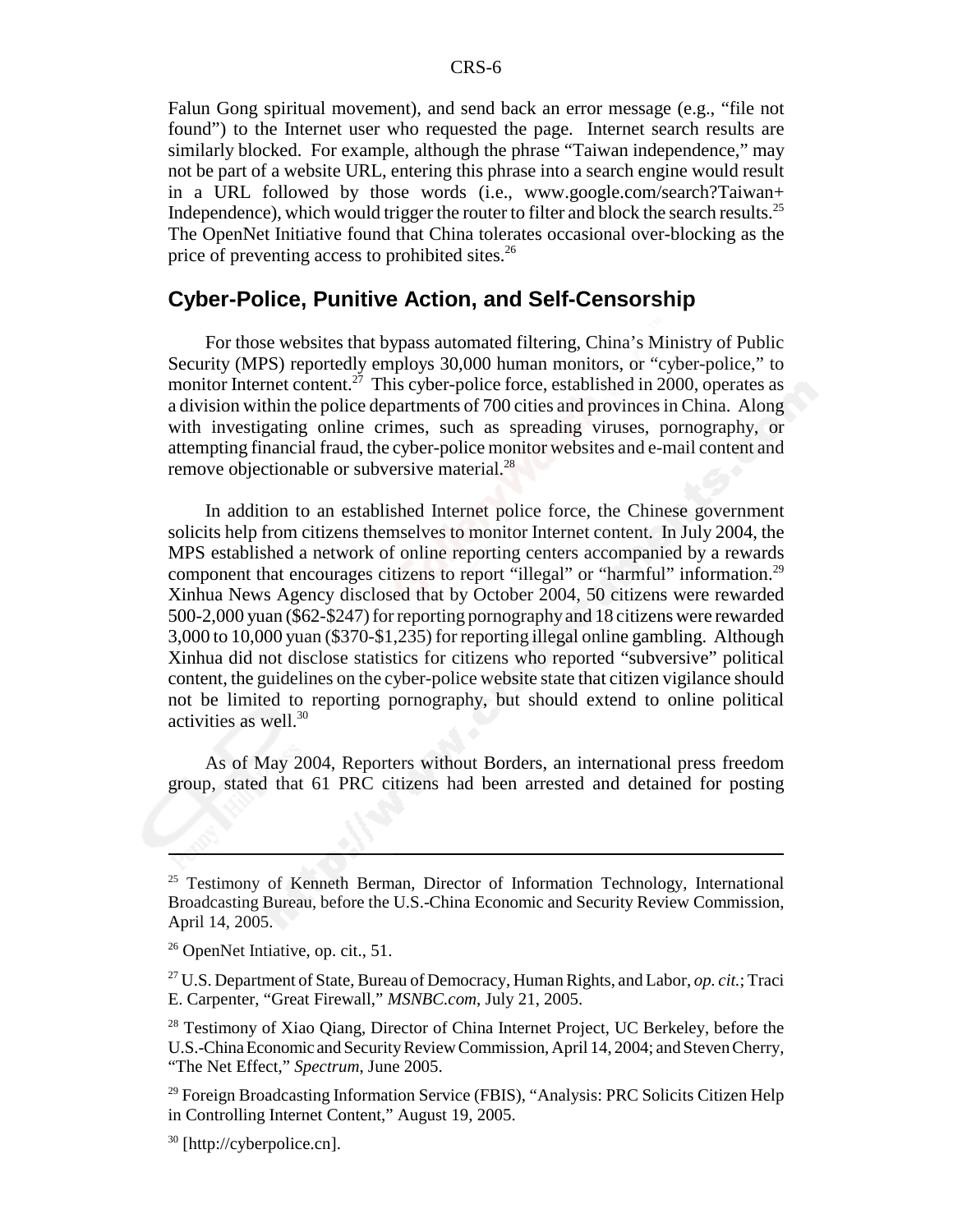messages or articles on the Internet that were considered subversive.<sup>31</sup> Amnesty International stated that some "cyber dissidents" were charged with revealing state secrets or endangering state security and received prison sentences of two to twelve years.32 Although the government generally does not prosecute citizens who receive dissident e-mail publications, forwarding such messages sometimes results in detention. Some contend that the detainment of Internet political writers reflects Chinese repression of free media in general; at the end of 2004, 42 journalists reportedly were imprisoned in the  $PRC<sup>33</sup>$  Since prohibited material like "state" secrets" have not been clearly defined by PRC authorities, many reporters, writers, and Internet users exercise self-censorship to avoid the risk of losing their jobs or facing criminal liability. $34$ 

### **U.S. Private Sector Involvement in PRC Internet Censorship**

Within the United States, there has been considerable debate surrounding the alleged complicity of private U.S. companies in the development and maintenance of PRC Internet filtering. Some contend that when presented with large profit potential, U.S. corporations are willing to overlook violations of freedom of expression in China. Others argue that, despite problems with censorship, U.S. investment in China's Internet industry will eventually lead to a more open environment for information flows.

Analysts suggest that China's sophisticated Internet infrastructure would not be possible without technology and equipment imported from U.S. and other foreign companies. For China's latest network upgrade, "CN2," which began in mid-2004, two U.S. companies, Cisco Systems and Juniper Networks, were granted four out of six contracts. Cisco Systems, a U.S. telecommunications equipment company, has previously faced allegations that it assisted China in developing censorship capabilities.35 In its recent router contract for CN2, Cisco will provide China with its 12000 Series routers, which are equipped with filtering capability typically used to prevent Internet attacks (i.e., worms and viruses). This technology can also be used by PRC authorities to block politically sensitive content.<sup>36</sup> Derek Bambauer, a researcher at the OpenNet Initiative, believes that without this upgrade, routers in China are not searching deeply within packets of data for banned keywords, because it would put an enormous load on the routers. Some contend that Cisco routers and the CN2 network upgrade may enable Chinese authorities to employ more

<sup>31 &</sup>quot;Internet Under Surveillance 2004," *Reporters Sans Frontieres*, at [http://www.rsf.org].

<sup>32 &</sup>quot;Controls Tighten as Internet Activism Grows," *Amnesty International*, January 28, 2004.

<sup>&</sup>lt;sup>33</sup> Testimony of Frank Smyth, Representative from the Committee to Protect Journalists, before the U.S.-China Economic and Security Review Commission, on April 14, 2005.

<sup>&</sup>lt;sup>34</sup> He Oinglian, op. cit.

<sup>35</sup> Ethan Gutman, *Losing the New China: A Story of American Commerce, Desire, and Betrayal*, Encounter Books, 2004.

<sup>&</sup>lt;sup>36</sup> The OpenNet Intiative, op cit.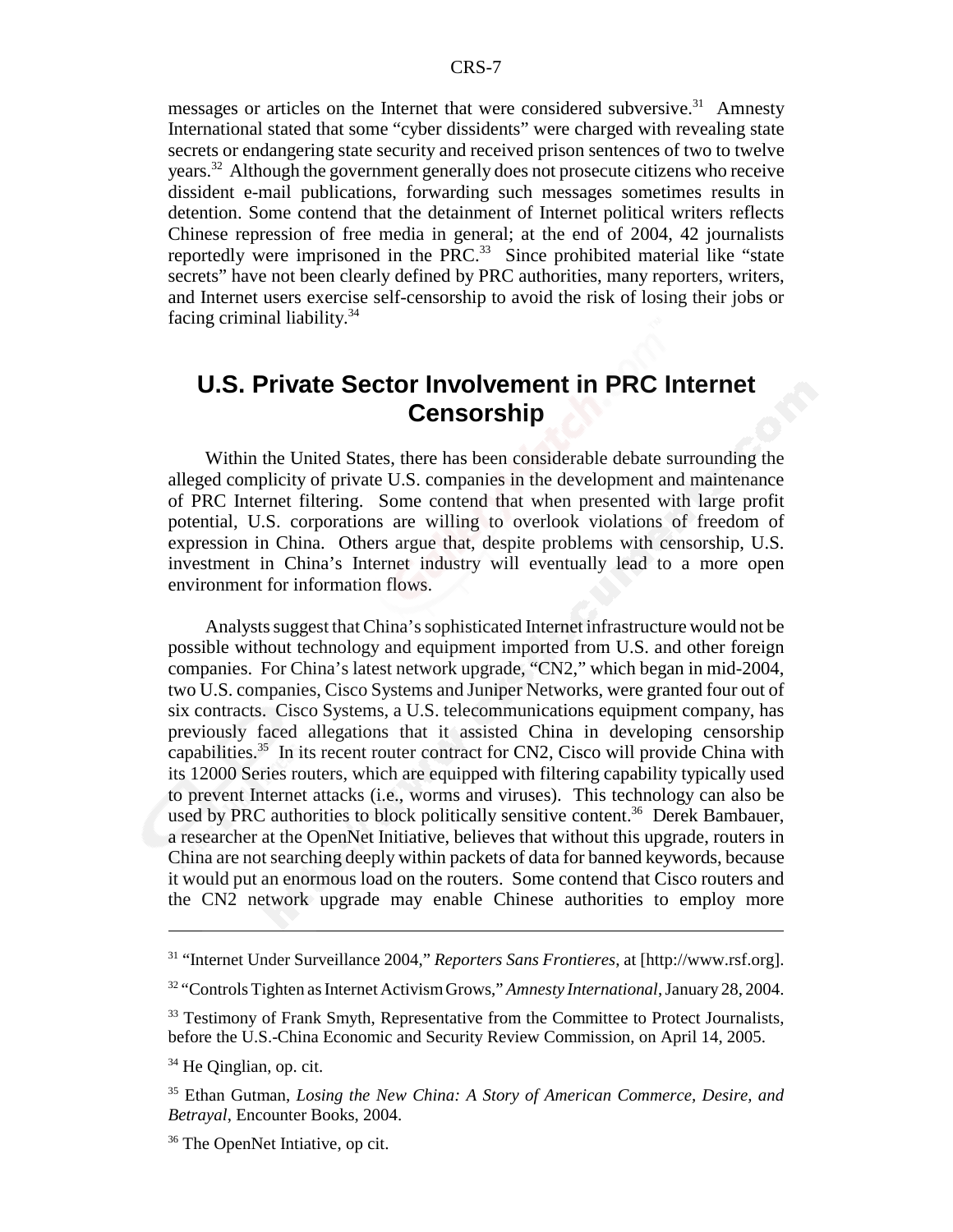sophisticated keyword filtering.<sup>37</sup> Cisco denies allegations that it has altered its products to suit the objectives of PRC cyber-policing. Cisco has declared that it does not tailor its products to the China market, and the products it sells in China are the same as those to other countries.<sup>38</sup>

In addition to U.S. companies, such as Cisco, that provide hardware, a number of U.S. software and Internet service providers, such as Yahoo, Google, and Microsoft, have been accused of complying with censorship in China.<sup>39</sup> In 2002, Yahoo was heavily criticized by human rights groups for voluntarily signing a pledge of "self-discipline," promising to follow China's censorship laws. In June 2005, Microsoft's blog-hosting service, MSN Spaces, began removing words like "democracy" and "human rights" from use in Chinese blog titles and postings.<sup>40</sup> Google also prevents Chinese Internet users from accessing sites that Chinese authorities deem politically sensitive. When asked about their role in Chinese censorship, most companies maintain that they must follow the laws of the host country in which they are doing business.<sup>41</sup>

**Yahoo and Shi Tao Case.** Yahoo has come under fire for giving the personal e-mail address of a Chinese journalist, Shi Tao, to PRC government authorities, which led to his criminal conviction and sentence of 10 years in prison. In April 2004, Shi, who was an editor at *Contemporary Business News* based in Hunan province, attended an editorial meeting in which government officials read an internal document outlining media restrictions before the 15th anniversary of the 1989 Tiananmen Square crackdown in June 2004. Shi sent copies of his notes via his personal Yahoo e-mail account to a pro-democracy organization in the United States. PRC state security authorities later requested information from Yahoo that enabled them to identify Shi and use it in his conviction. Jerry Yang, co-founder and senior executive of Yahoo, confirmed that his company gave Chinese authorities information and described the company's ultimate compliance as part of the legal burden of doing business in China.<sup>42</sup> Human rights groups and others contend, however, that Yahoo and other U.S. companies seem too willing to accommodate the Chinese government in order to pursue business opportunities in the huge Chinese market.<sup>43</sup>

<sup>40</sup> "Microsoft Censors Chinese Blogs," BBC News, June 14, 2005.

<sup>&</sup>lt;sup>37</sup> Steven Cherry, "The Net Effect," Spectrum, Electrical and Electronics Engineers, Inc. (EEEI), June 2005.

<sup>38</sup> Kevin Poulsen, "Critics Squeeze Cisco Over China," *Wired News*, July 29, 2005, at [http://www.wired.com].

<sup>39</sup> Tina Rosenberg, "Building the Great Firewall of China, with Foreign Help," *The New York Times*, September 18, 2005; Fang Yuan, "Microsoft Filters 'Democracy' in China" *Radio Free Asia*, June 20, 2005.

<sup>41</sup> Peter S. Goodman, "Yahoo Says it gave China Internet Data," *Washington Post*, September 11, 2005.

 $42$  Ibid.

<sup>43</sup> Reporters Without Borders, "Information supplied by Yahoo! Helped journalist Shi Tao (continued...)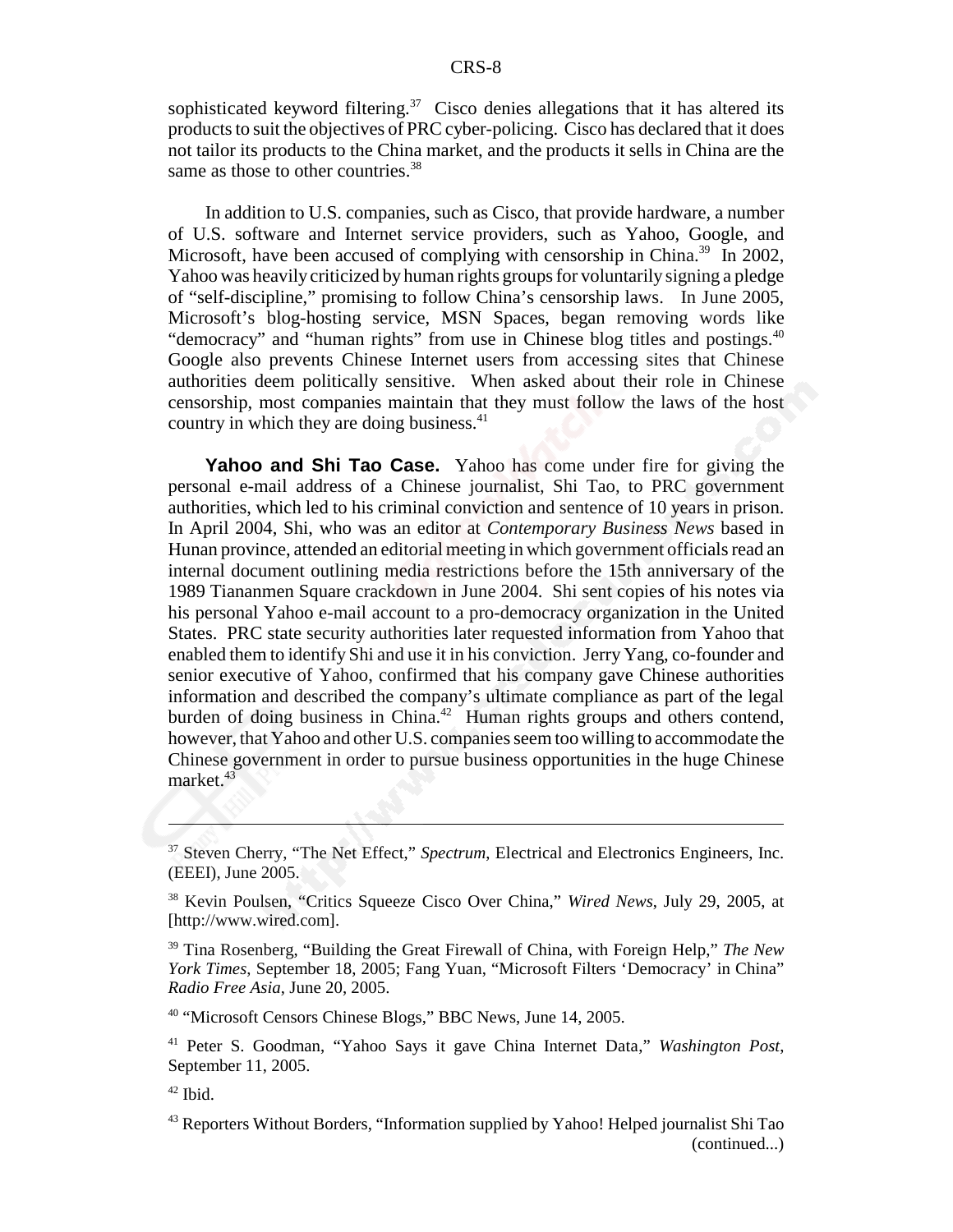### **U.S. Government Efforts to Promote Unrestricted Internet Access in China**

#### **Administration Views and Reactions**

In the past, cabinet-level U.S. officials have expressed their belief that growth of the Internet and other information technologies will bring about wide-scale democratization abroad.44 Since the 1990's U.S. policy has emphasized a belief that increased contact through trade will encourage greater exchanges of information and create the conditions for significant political and cultural change. This view is reflected in a speech President Bush delivered on November 16, 2005 in Kyoto, Japan:

Economic liberalization in Taiwan helped fuel its desire for individual political freedom — because men and women who are allowed to control their own wealth will eventually insist on controlling their own lives and their future... As China [PRC] reforms its economy, its leaders are finding that once the door to freedom is opened even a crack, it cannot be closed. As the people of China grow in prosperity, their demands for political freedom will grow as well.<sup>45</sup>

The Bush Administration has made efforts to bring human rights concerns to the table. In September 2005, President Bush presented a list of political prisoners that the U.S. government believes to be wrongly persecuted by the PRC. When President Bush visited China in November 2005, however, none of the journalists, business leaders, or political dissidents mentioned had been released.<sup>46</sup> U.S. Secretary of Defense, Donald Rumsfeld, has also made statements on the importance of political freedoms in China: "Every society has to be vigilant against another type of Great Wall ... a wall that limits speech, information, and choices."<sup>47</sup> The State Department has censured the Chinese government by including an explanation of the PRC's media and Internet controls and related persecution of political dissidents in its annual human rights report. However, aside from diplomatic rebukes of China's restrictions on freedom expression, U.S. actions to combat Internet censorship in China have primarily been in the form of Congressional funding for anti-censorship software.

45 George W. Bush, Speech in Kyoto Japan, November 16, 2005.

 $43$  (...continued)

get 10 years in Prison," September 6, 2005, at [http://www.rsf.org]

<sup>44</sup> Former U.S. Secretaries of State , James A. Baker and Madeleine Albright, are quoted as supporting Internet and information technologies in foreign countries as a way to support their eventual democratization. Randolph Kluver, "US and China Policy Expectations of the Internet" *China Information*, 29, no. 2 (2005) 308.

<sup>&</sup>lt;sup>46</sup> David E. Sanger and Joseph Kahn, "Chinese Leader Gives President a Mixed Message." *The New York Times*, November 21, 2005.

<sup>47</sup> Thom Shanker, "Rumsfeld Urges Openness in China." *Houston Chronicle*, October 19, 2005.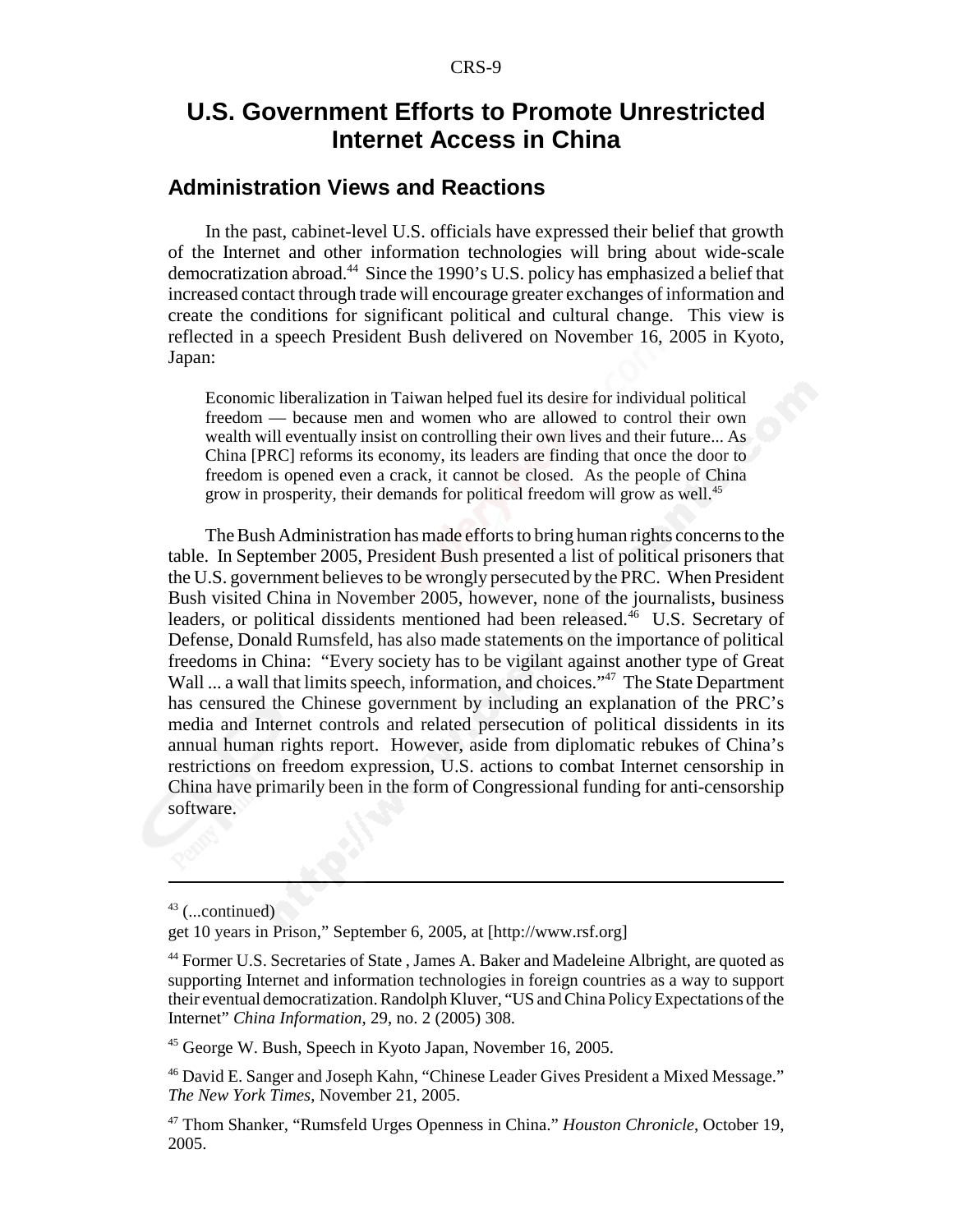#### **Congressional Action**

In early 2003 Christopher Cox introduced The Global Internet Freedom Act  $(H.R. 48, 108<sup>th</sup> Congress)$ , a bill to develop and implement a global strategy to combat state-sponsored Internet jamming and persecution of those who use the Internet. Though it was not passed on its own, the provisions of the Global Internet Freedom Act were subsumed into H.R. 1950, the Foreign Relations Authorization Act of 2004-2005, which was passed by the House in July 2003. The act would have authorized \$8,000,000 for FY2004 and FY2005 to the Broadcasting Board of Governors for the establishment of the "Office of Global Internet Freedom." In the 109th Congress, Representative Cox reintroduced the Global Internet Freedom Act as H.R. 2216 in May 2005. At the time of this report, November 2005, the bill has been referred to the U.S. House Committee on International Relations.

**International Broadcasting Bureau.**48 The U.S. Broadcasting Board of Governors (BBG), which oversees the International Broadcasting Bureau (IBB), has promoted Internet freedom in China by focusing on its Voice of America (VOA) and Radio Free Asia (RFA) websites, which are regularly blocked by Chinese authorities. In 2001, the BBG provided \$100,000 to Safeweb Inc., a government contracted company that had also been briefly funded by the CIA, to provide proxy servers to help Chinese Internet users access prohibited information.<sup>49</sup> However, within a year, Safeweb's technology was reportedly unsuccessful in protecting user identities.<sup>50</sup>

Since 2003, the IBB has primarily funded Dynamic Internet Technology (DynaWeb) and UltraReach, which have each developed software to enable Chinese Internet users to access VOA and RFA websites (see table). DynaWeb's website is difficult to block because of "anonymizing" technology that regularly changes its numerical Internet Protocol (IP) address. Dynaweb president, Bill Xia, disclosed that earlier efforts to provide Chinese Internet users with unblocked IP addresses through an e-mail subscription service had failed because censors had also subscribed to the service, and quickly blocked those sites as well.<sup>51</sup> According to Xia, DynaWeb must evolve according to how China censors the Internet, and that "both parties can always implement new technologies to stay ahead and sustain the advantage." However, in testimony before the Congressional-Executive Commission on China, Xia stated that censors have a "brighter future," because China purchases the most advanced censorship technology from Western companies and has more resources than counter-censorship efforts in the United States.<sup>52</sup>

<sup>48</sup> Thomas Lum, Specialist in Asian Affairs, contributed this section.

<sup>49</sup> Murray Hiebert, "Counters to Chinese Checkers," *Far Eastern Economic Review*, November 7, 2002.

<sup>50</sup> Oxblood Ruffin, "Great Firewall of China*," New Scientist* (London), November 9, 2002.

<sup>&</sup>lt;sup>51</sup> Bill Xia, president of DynaWeb, "China's Cyber-Wall: Can technology Break Through?" *Testimony before the Congressional-Executive Commission on China*, November 4, 2002.

 $52$  Ibid.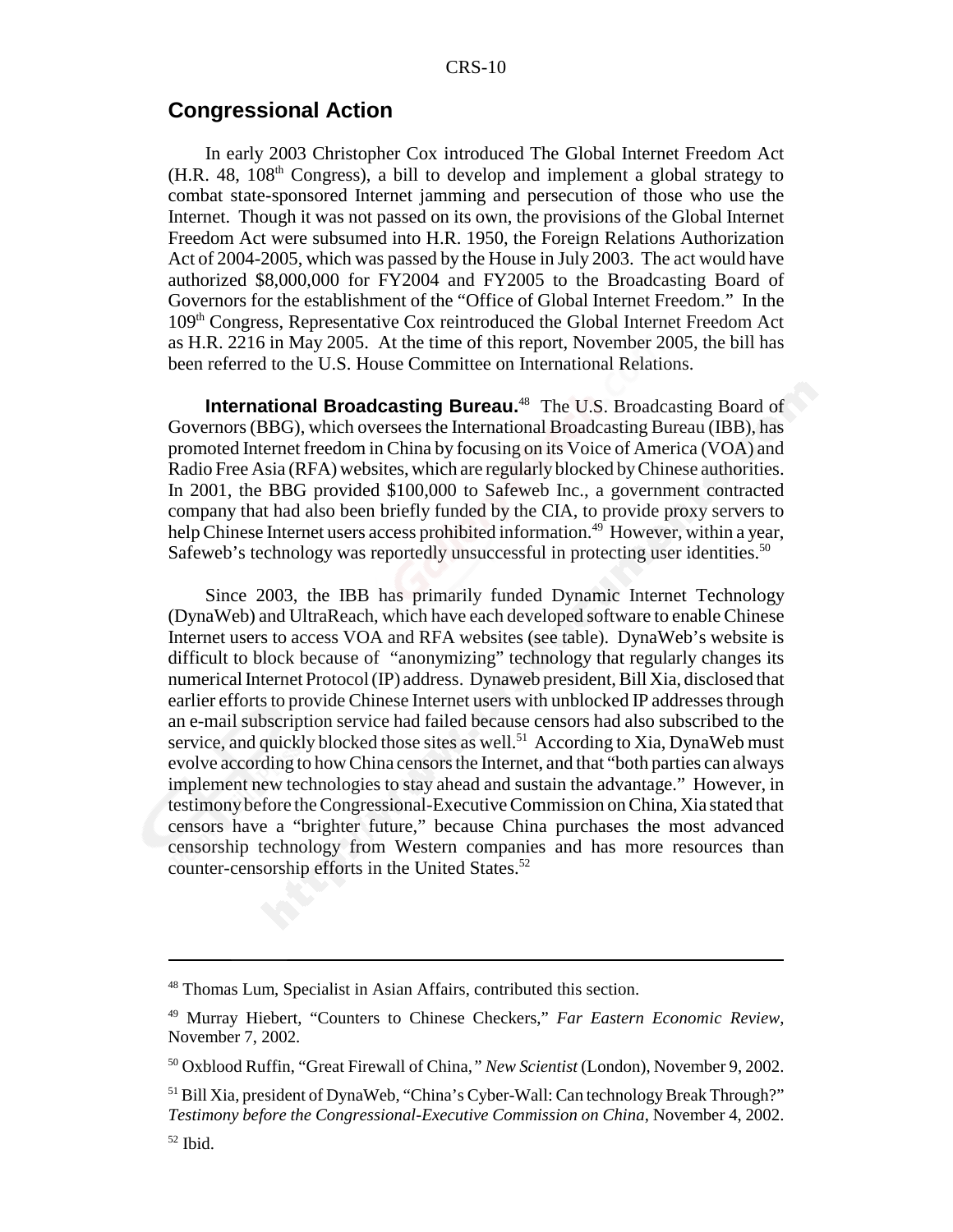#### CRS-11

|                   | <b>FY2003</b> | <b>FY2004</b> | <b>FY2005</b> |
|-------------------|---------------|---------------|---------------|
| <b>Dynaweb</b>    | \$497,700     | \$806,326     | \$685,000     |
| <b>UltraReach</b> | \$3,000       | \$21,000      | \$42,003      |
| <b>Total</b>      | \$500,700     | \$827,326     | \$727,003     |

#### **Table 1. International Broadcasting Bureau Funding for Counter-Censorship Technology**

**Source:** Broadcasting Board of Governors.

As of April 2005, Dynamic's homepage was viewed about 90,000 times per day, while UltraReach allows approximately 4,000 visits and 30,000 page views for VOA and 2,600 visits and 28,000 page views for RFA daily.<sup>53</sup> Visits to these sites reportedly rise when PRC censorship tightens, such as during the SARS outbreak of 2003. The BBG disseminates Chinese-language news summaries, some of which contain critical opinions or stories about China, to recipients in China via e-mail. These e-mails employ techniques that circumvent censorship and include IP addresses of proxy servers through which users may view VOA and RFA reports.<sup>54</sup>

# **Issues for U.S. Policy**

There is considerable debate on whether U.S. support of censor-circumventing software is effective. Some experts believe that if freedom of expression in China is the goal, counter-censorship technology alone will not be enough. U.S. companies face no legal and little political pressure to avoid supplying foreign governments with advanced technology or services that may be used to suppress freedom of expression. Moreover, some experts believe that there needs to be more demand from Chinese people themselves to obtain uncensored information.55 They posit that if demand for free information is great enough from within China, the government will be more inclined to loosen its grip on Internet information controls.<sup>56</sup> When the popular search engine, Google, was blocked in 2002, some scholars believe that the Chinese government gave into pressure and lifted the block after only 10 days because of the flood of complaints received from Chinese researchers and Internet users.<sup>57</sup>

<sup>&</sup>lt;sup>53</sup> James C. Mulvenon, DGI Center for Intelligence Research and Analysis, "Breaching the Great Firewall," *Testimony before the U.S.-China Economic and Security Review Commission*, April 14, 2005.

<sup>54</sup> Kenneth Berman, Director of Information Technology, International Broadcasting Bureau, "China's State Control Mechanisms and Methods," *Testimony before the U.S.-China Economic and Security Review Commission*, April 14, 2005.

 $55$  Xia, op. cit.

<sup>56</sup> Ibid.

<sup>&</sup>lt;sup>57</sup> November 2005, Interview by author with prominent Chinese researcher, who prefers to (continued...)